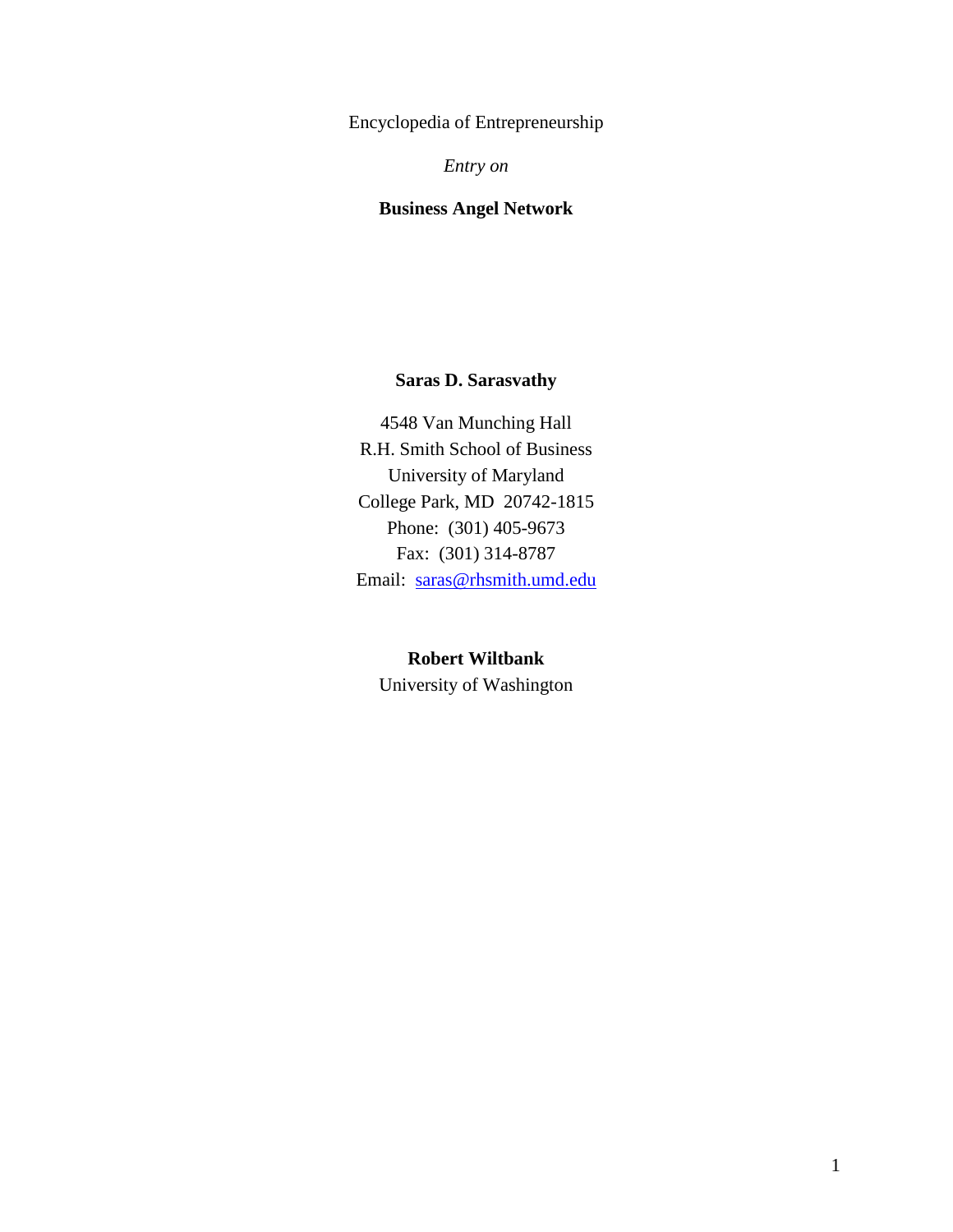## **Introduction**

Informal venture capital  $(VC) - i.e.,$  angel investing -- is the largest single source of private equity capital in new venture development. Angel investors are so named because in the early 1900s wealthy individuals provided capital to help launch new theatrical productions. As patrons of the arts, these investors were considered by theater professionals as "angels." Estimates of the number of active angel investors in the US vary widely. By triangulation of various estimates it is at least 4 or 5 times larger than the formal VC market (Freear et al, 1996; Mason & Harrison, 2002). For example, while 36,000 companies received \$20 billion of angel funding for the year  $2002<sup>1</sup>$ , approximately only 3000 companies received capital from VC firms in  $2002<sup>2</sup>$ . Of the latter, only 22% was invested in early stage companies.

A recent trend in angel investing consists of the formation of business angel "networks" such as the Band of Angels in Silicon Valley and the Alliance of Angels in the Pacific Northwest. It is estimated that there are over 150 business angel networks in the USA and several in European and Asian countries. Books and websites on business angels continue to proliferate. From a research standpoint, however, in spite of the considerably larger magnitude of business angels when compared to VCs, we know less about the former than the latter. The current state of the art in early stage investing consists almost exclusively of research into formal VCs, including descriptions of practices, calculations of returns, and theories that explain both.

#### **An intriguing puzzle**

From a theoretical standpoint, extant research identifies two key problems of interest with regard to early stage private equity financing – both of which embody elements of information asymmetry between investor and entrepreneur:

 $\overline{a}$ 

<sup>&</sup>lt;sup>1</sup> Estimate by the *Center for Venture Research* at the University of New Hampshire,

<sup>2</sup> Estimate by *Venture Economics* and the National Venture Capital Association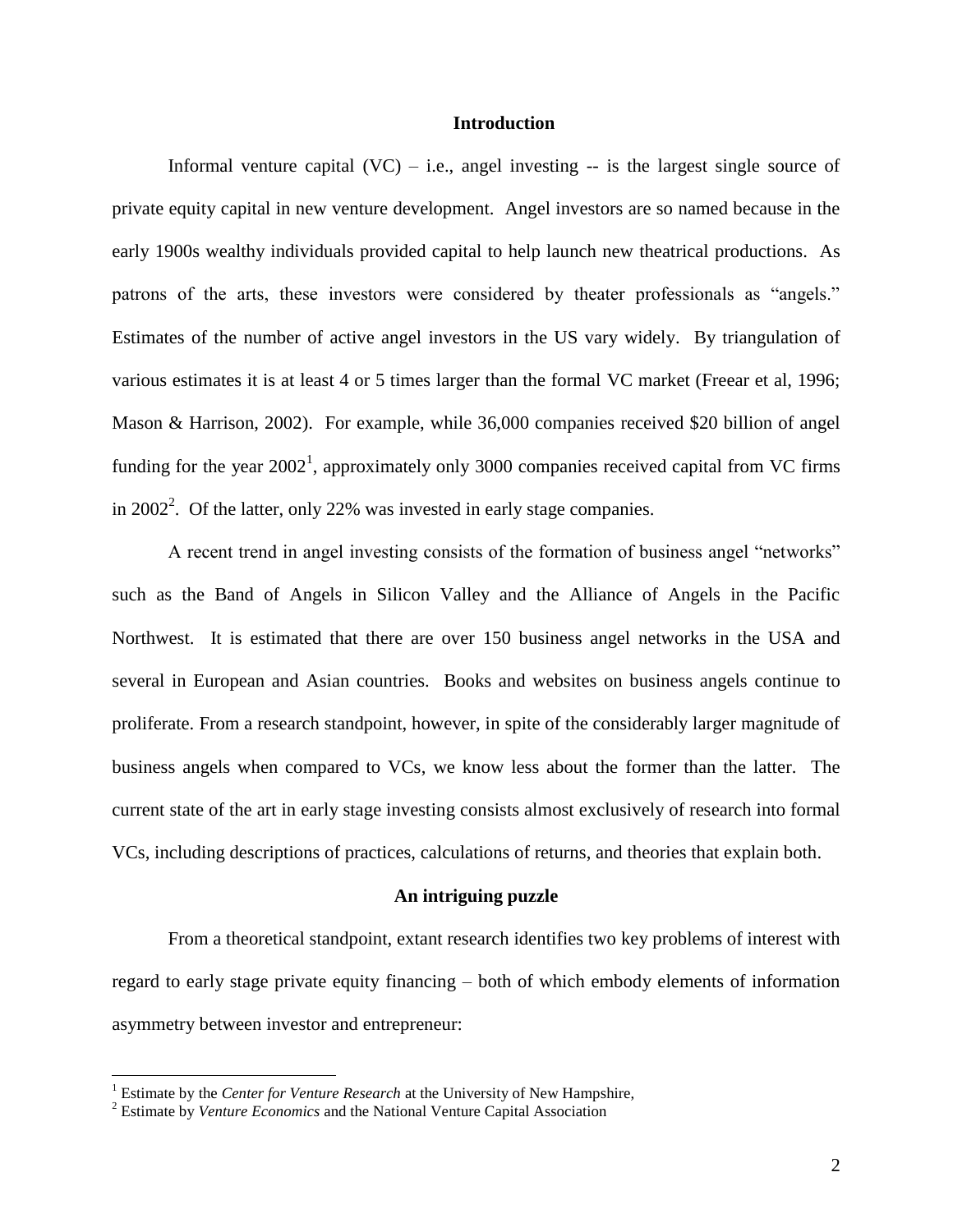#### 1. The investor does not know the entrepreneur"s ability

There are at least three sets of theoretical arguments that set this up as a major source of risk in both angel and VC investing. First, as summarized in Berger & Udell, (1998), no one will fund early stage entrepreneurial firms because of moral hazard problems -- so they have to depend on internal funding. Second, the ones that do get funding will not be the best ones because of adverse selection problems (Amit, Glosten & Miller, 1990). Third, when VCs do manage to discover a hi-potential entrepreneurial venture, they will face a free rider problem from other VCs due to non-excludability of the information (Anand & Galetovic, 2000).

## 2. The investor does not know the entrepreneur"s motivation

Added to the problems due to theories based on information asymmetry and agency is the onerous fact that these problems cannot be "contracted" away. Theories of incomplete contracting therefore suggest that the above theories are inadequate at describing the risks involved in early stage financing, because they all assume both investors and entrepreneurs are motivated by the same thing -- i.e. cash flows (Hart, 2001). But when "private benefits" other than cash flows matter to the entrepreneur, decision (control) rights become extremely important.

Given these enormous problems identified by theoretical and empirical examinations of formal VC funding practices and the early investment histories of entrepreneurial firms, we would expect that business angels, even more than VCs, would have developed an elaborate set of practices to overcome these problems. Yet, what research there is looking at the practices of angel investors suggests that they often use none or considerably less of the types of practices that formal VCs use to overcome the above-mentioned problems. A pithy saying in the popular lore on entrepreneurship points to the earliest investors as consisting of three F"s: *friends,*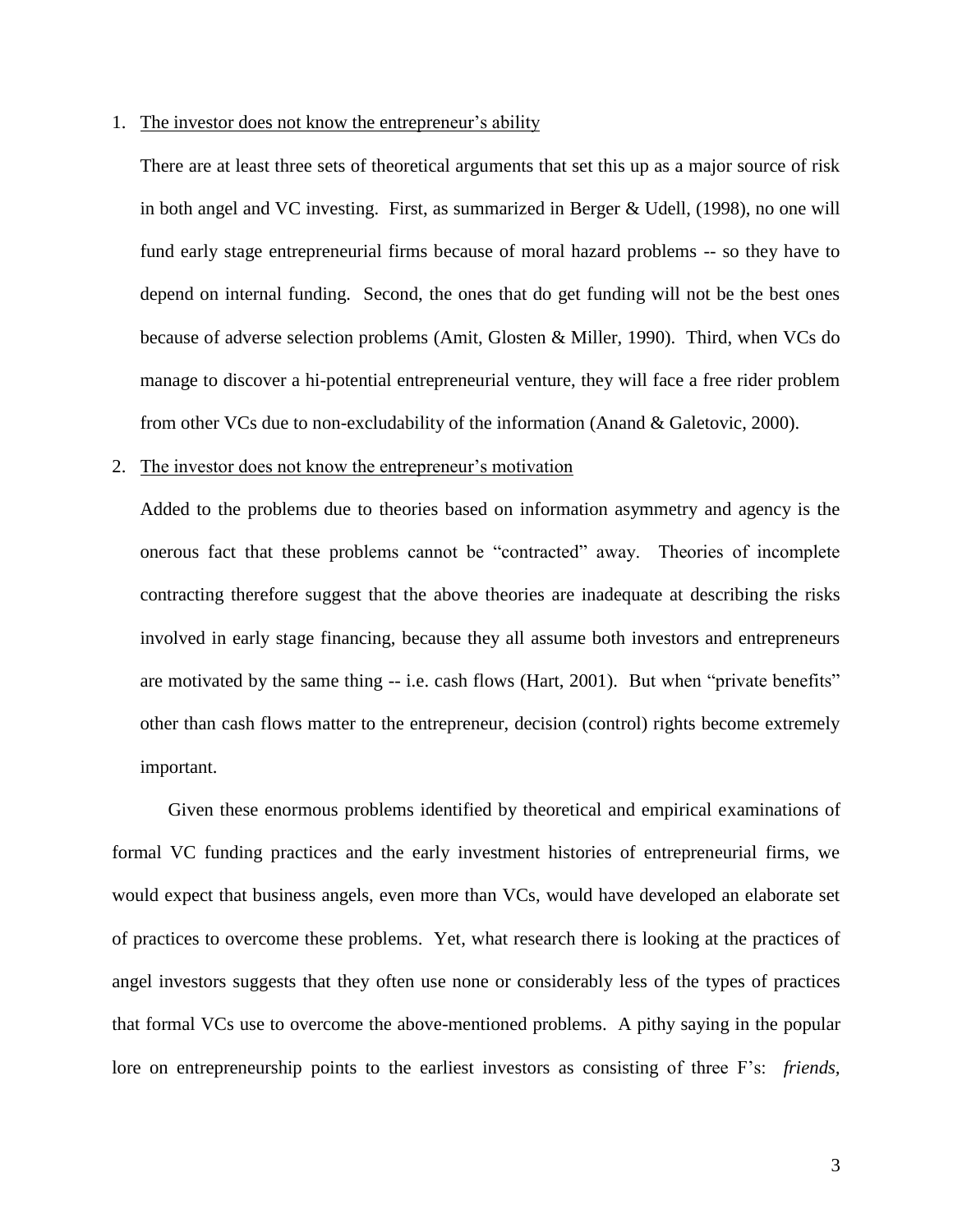*family, and fools*, angels being the last of the three. More seriously, as Prowse (1998) discusses, angel investors focus their investments in earlier stages of venture development than do VCs, do significantly less due diligence, source deals very locally through largely personal networks, do not have comparable levels of portfolio-diversification (if any at all), rarely take positions of controlling interest, and regularly avoid detailed contracts and incentive schemes.

While the predominance of VC investment occurs in the later stages of the development of a venture, angels largely concentrate their investments in very early stages, providing seed and start up capital primarily (Amis & Stevenson, 2001; Prowse, 1998; Gupta & Sapienza, 1992). This earlier angel investment stage is regularly considered to be broadly associated with higher risks of failure (Shepherd et al. 2000) and also subject to higher risks from information asymmetries (Triantis, 2001). Most angels tend to insist on previous personal knowledge of the entrepreneur and consider business plans and forecasts secondary to their own knowledge about the proposals and comfort levels with the entrepreneur. In fact, angels routinely reject "promising" proposals due to lack of first hand knowledge of the venture concept and/or the principals involved (Prowse, 1998).

In a more recent empirical study of the differences between angels and VCs, Mason and Harrison (2002) contrast the two types of investors in terms of their approaches to investment appraisal, due diligence and contracting as follows:

Many of these arise because business angels, unlike venture capital fund managers, decide on the worth of a potential investment as principals, rather than as agents and/or employees (Feeney et.al., 1999; Prasad et. al., 2000). Business angels are less concerned with financial projections and are less likely to calculate rates of return. They do less detailed due diligence, have fewer meetings with entrepreneurs, are less likely to take up references on the entrepreneur and are less likely to consult other people about the investment. Conversely, business angels are more likely to invest on 'gut feeling.'

When looking at the differences between these investment types, angels and VCs, it seems that angels make investments that are at greater risk of failure than the firms in which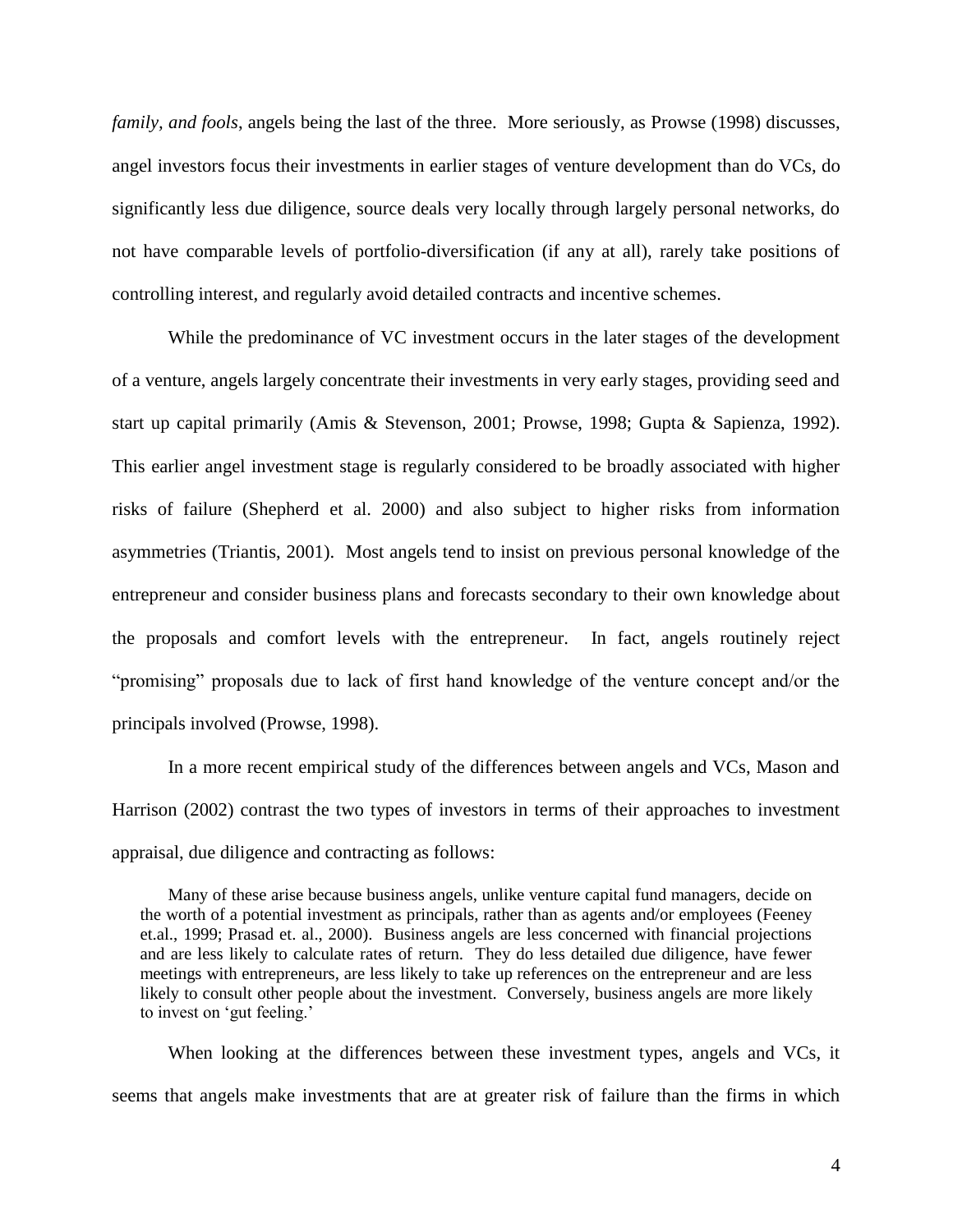venture capitalists invest. In every category of practice for dealing with the challenges of private equity investing, angel investors tend to be on the higher end of the risk spectrum. At the same time, however, the only clear empirical research comparing the return distributions of formal and informal venture capital suggests that their relationship to failure *is in fact the reverse!* In no small deviation from expectations based on previous theorizing, Mason & Harrison (2002), combining their own surveys with those of Murray (1999), arrive at the conclusion that angels are 60% LESS likely to fail (exit at a loss) than VCs. Additionally, angels' rate of "home run" investments essentially equaled that of the VC group.

This sets up an interesting puzzle for future theorizing about financing of entrepreneurial ventures: *What could be the theoretical rationale for this observed empirical anomaly?*

## **A possible answer to the puzzle**

One possible answer is suggested by recent studies of expert entrepreneurs (Sarasvathy, 2001a; 2001b; Dew, 2002). Together these studies argue that not only do external stakeholders such as angels and VCs not know the abilities and motivations of entrepreneurs, but, in fact, the entrepreneurs themselves do not know their own capabilities and motivations. They discover and formulate them in the very process of building new firms and markets. Curiously, it is their ability to plow forth in the face of considerable goal ambiguity that allows them to create framebreaking demand-side innovations and new social artifacts such as new markets and new organizations. Furthermore, this tolerance of goal ambiguity may actually help overcome the problems in early stage equity financing based on information asymmetry, agency, and incomplete contracts.

This "effectual" view of equity investing takes a position diametrically opposed to that of "causal" agency theories. Causal theories cast entrepreneurs and angels as two sides of an

5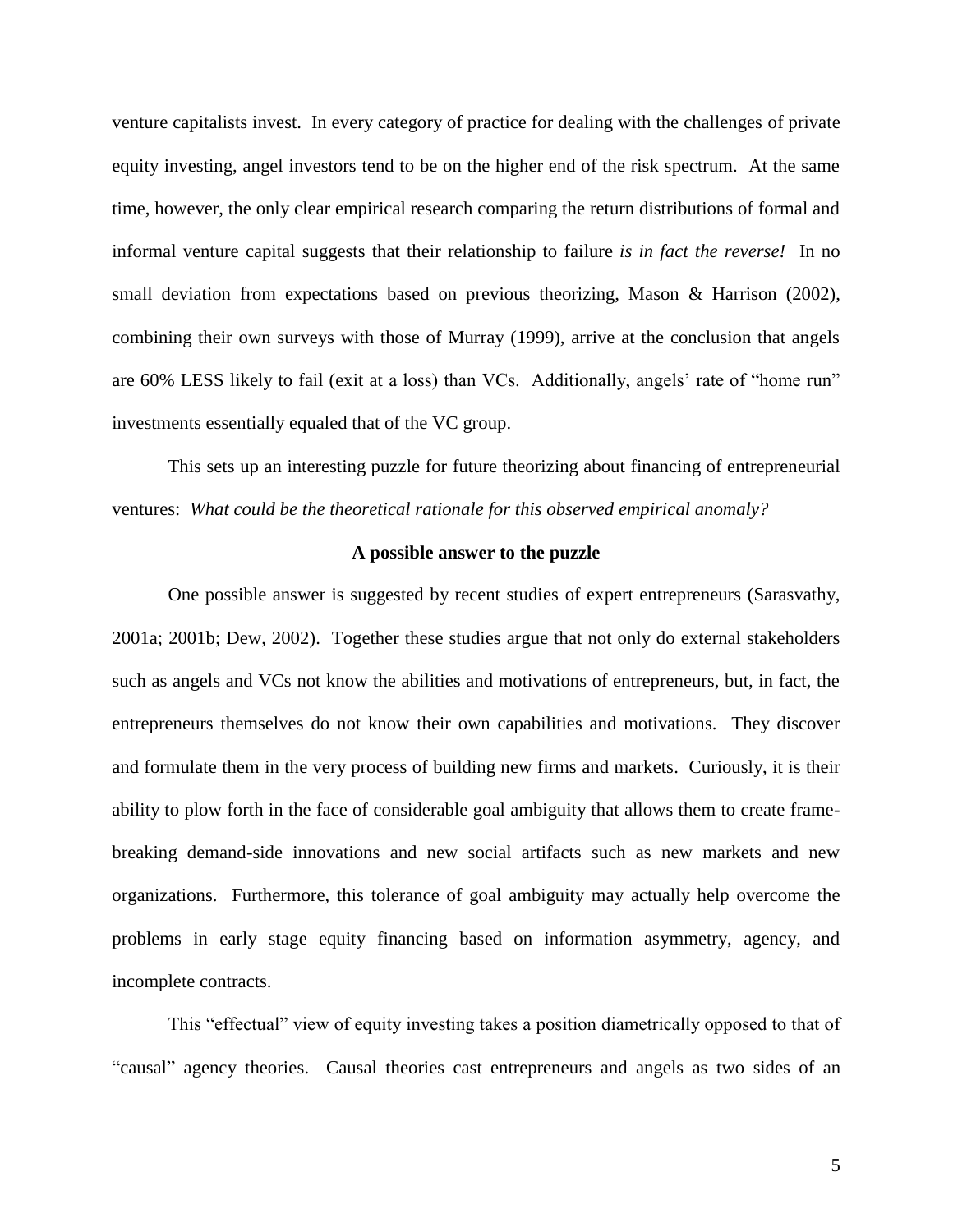adversarial relationship where each is trying to out-guess the other in terms of what each brings to the table and what each (really) wants. Effectuation instead posits both as partners seeking to construct new possibilities in a world where neither can predict what the future will be, and both strive for as long as feasible, to remain untethered to specific goals to be achieved in that future. In this view, agents do not come with a priori well-ordered preferences. In fact each stakeholder remains tentative in many relevant preferences that may need to be traded off in making an acceptable future happen. In other words, angels and entrepreneurs negotiate not for pieces of the predicted future pie, but for what the pie can possibly be, given what each is willing to commit to the enterprise in the face of Knightian uncertainty (Knight, 1921). Therefore they undertake the venture together as principals, not as principal and agent, a fact that is evidenced also by the extraordinary emphasis that angels explicitly place upon entrepreneurial human capital, while they tend to under-weight or even ignore other predictive elements of the actual business proposal. Once they are satisfied with the potential of the entrepreneurial team, they base their investment decisions not on expected return, but on affordable loss, and their strategies seek to leverage positive contingencies, rather than to avoid negative ones.

## **Conclusion**

Whether current theories suggesting the overwhelming implausibility or even impossibility of "rational" early stage equity financing are more useful than the new "effectual" perspective that endorses the wisdom of specific principles of decision making that embrace both environmental uncertainties and motivational ambiguities, is at present an open question. But in the meanwhile, it is very clear that business angels constitute a fascinating unexplored landscape -- a phenomenon of high practical importance and intriguing intellectual potential -- for future researchers.